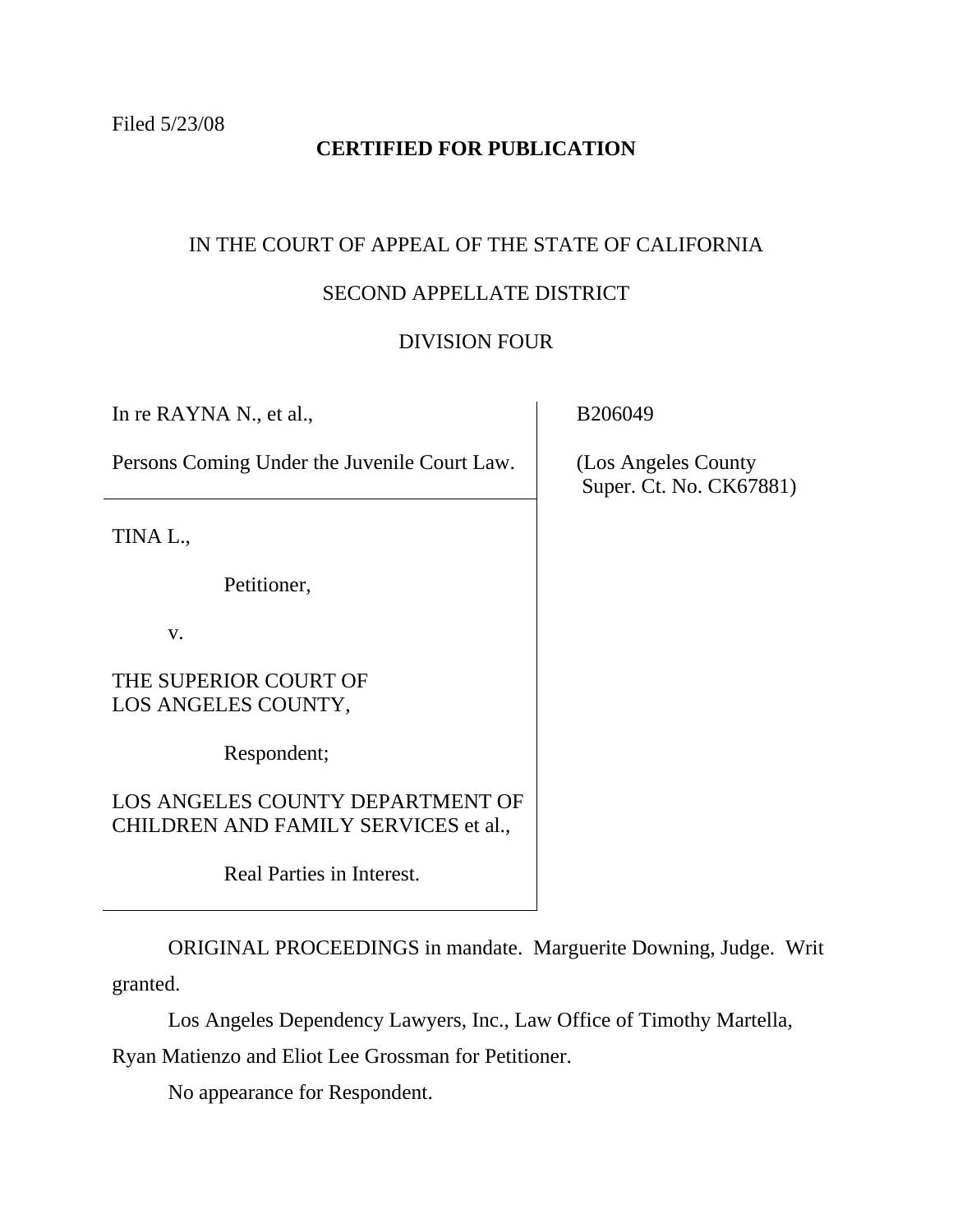Raymond G. Fortner, Jr., County Counsel, James M. Owens, Assistant County Counsel, and Judith A. Luby, Principal Deputy County Counsel for Real Party in Interest Los Angeles County Department of Children and Family Services.

No appearance for Real Parties in Interest (Minors).

### **INTRODUCTION**

 Tina L. (Mother) petitions for a writ of mandate to compel the juvenile court to vacate its orders terminating reunification services as to her children Rayna N. and Rudy L., and setting a permanency planning hearing under Welfare and Institution Code section 366.26.<sup>1</sup> Mother contends that the court failed to comply with the notice requirements of the Indian Child Welfare Act of 1978 ("ICWA," 25 U.S.C. § 1901 et seq.), and of recently enacted California statutes governing custody proceedings involving Indian children (§§ 224 et seq.). The Los Angeles County Department of Children and Family Services (DCFS) agrees, and asks that we follow the common practice of a limited reversal and remand to permit compliance. Mother challenges that procedure, contending that section 224.2, subdivision (d), one of the recent California statutes, prohibits it. We hold that when the juvenile court fails to comply with the notice requirements applicable in Indian child custody proceedings, section 224.2, subdivision (d), does not prohibit the established remedy of a limited reversal and remand.

# **FACTUAL AND PROCEDURAL BACKGROUND**

 Rayna (born in October 2004) and Rudy (born in April 2007) are the subjects of a section 300 petition filed in April 2007 by DCFS. The petition alleges that Mother tested positive for methamphetamines at Rudy's birth, that Mother has a three-year history of methamphetamine abuse and is a current abuser, that Mother and

All undesignated section references are to the Welfare and Institutions Code.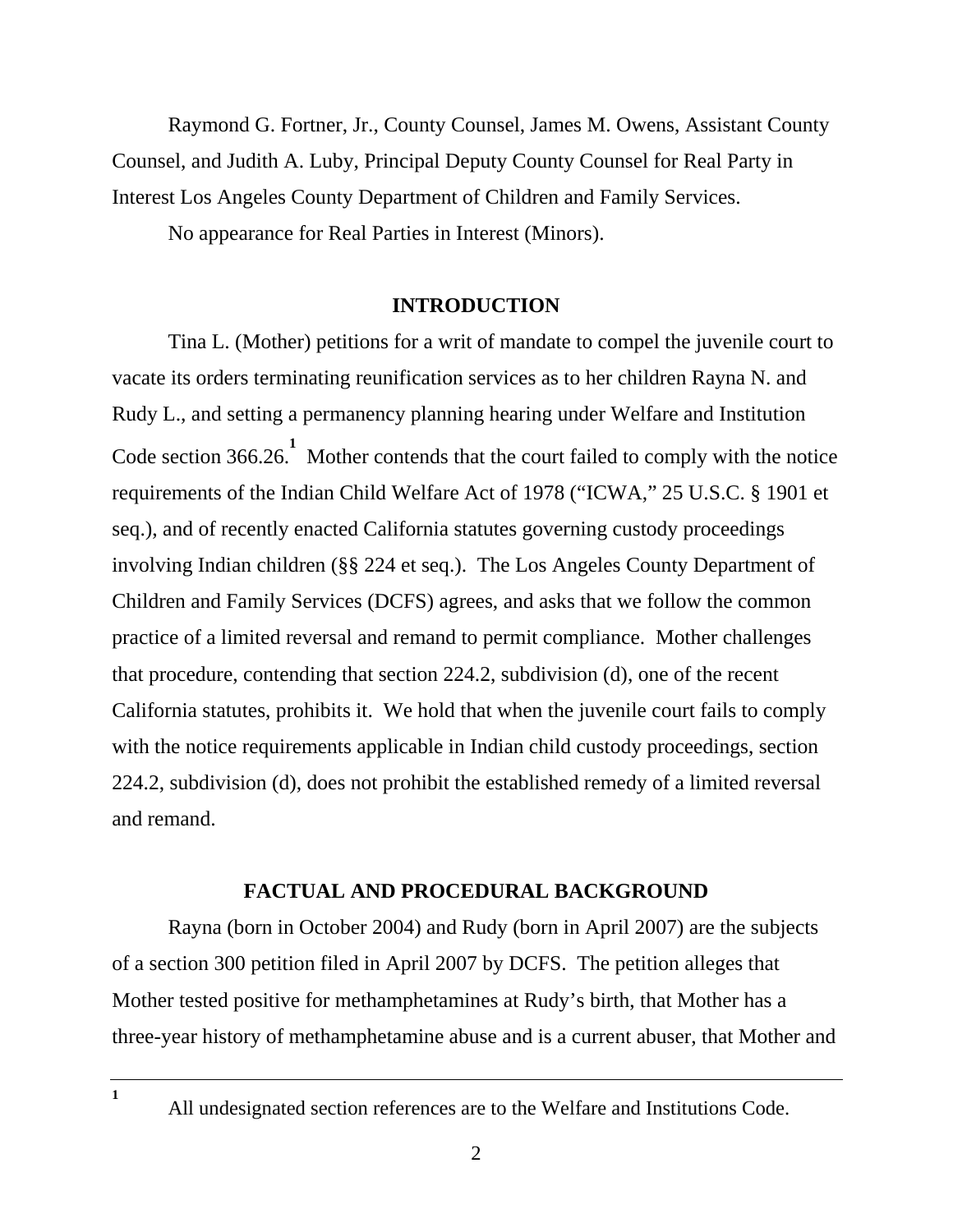Michael N. (Father) have a history of domestic violence, and that Father has a history of substance abuse.

 Mother was interviewed by the social worker at the hospital and denied any Native American heritage. At the detention hearing, the juvenile court found the ICWA to be inapplicable. The court ordered the children to be detained and placed in foster care. It ordered DCFS to investigate the home of maternal relatives for possible placement of the children.

 In July 2007, Mother and Father signed a mediation agreement, agreeing to submit on the section 300 petition, as amended. The court ordered DCFS to provide family reunification services for both parents, and ordered the children placed in the home of a maternal cousin. Thereafter, however, Mother had very limited contact with DCFS and failed to drug test or enroll in parenting and substance abuse rehabilitation as required by the case plan.

 In late December 2007, Mother for the first time told DCFS that she had Apache heritage. The social worker interviewed maternal relatives, and completed the required Indian ancestry questionnaires.

 The six-month review hearing (§ 366.21, subd. (d)) was held on January 10, 2008. The matter was continued until February 14, 2008 to permit Father, who was incarcerated, to be present.

 On January 18, 2008, DCFS sent by certified mail, return receipt requested, notice of the child custody proceedings scheduled for February 14, 2008, to the parents, the Bureau of Indian Affairs, the Secretary of the Interior, and numerous Apache tribes. The record fails to show that any of the addressees verified their receipt of the notice.

 Nonetheless, the court proceeded with the review hearing on February 14 and 19, 2008. It terminated reunification services for both parents, and scheduled a section 366.26 hearing for June 17, 2008. Mother petitions for a writ of mandate to set aside these orders. (§ 366.26, subd. (l); Cal. Rules of Court, rule 8.452.)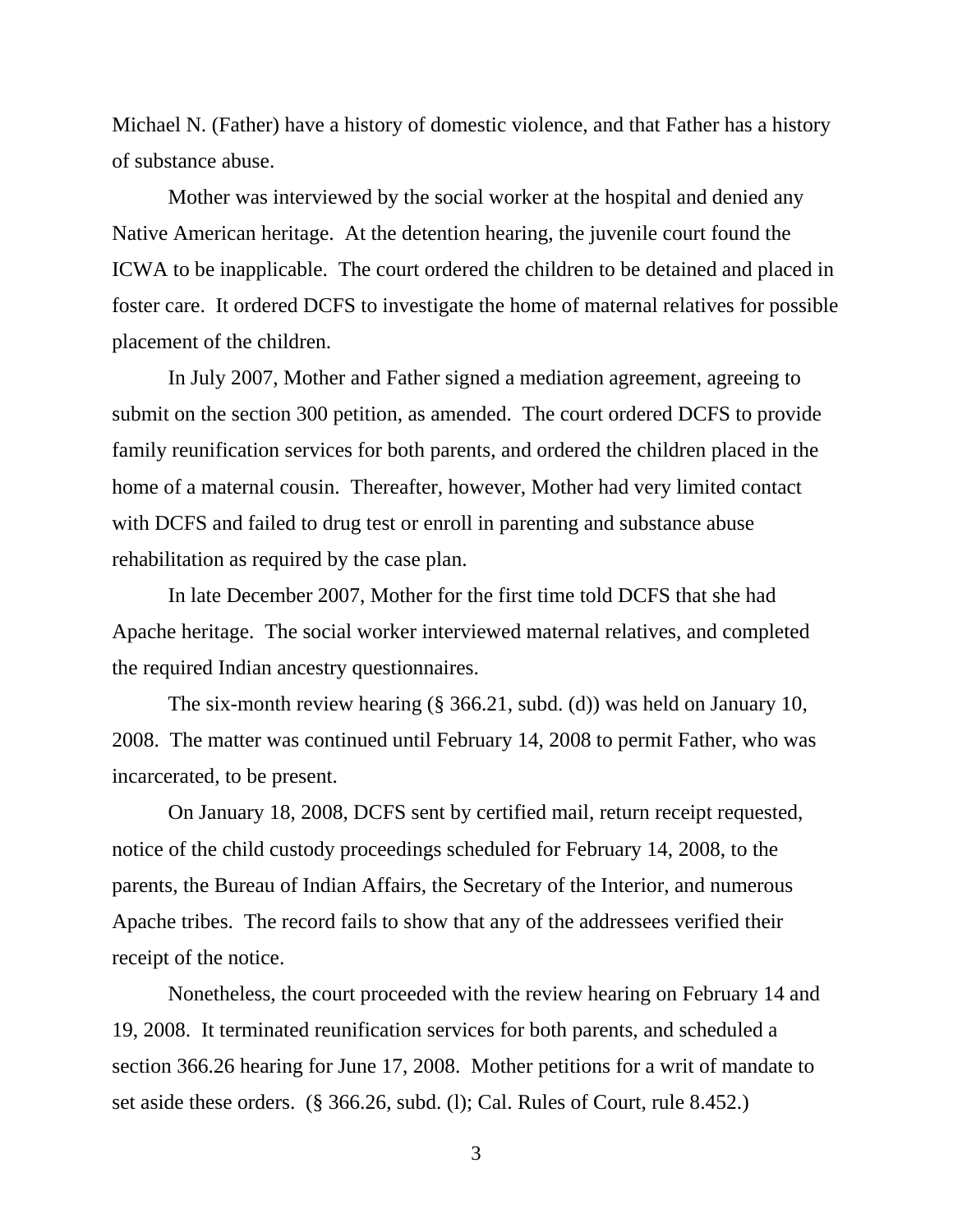#### **DISCUSSION**

 Mother contends, and DCFS concedes, that the juvenile court erred in holding the six-month review hearing without verification that the applicable Indian tribes or the Bureau of Indian Affairs received ICWA notice.

 Section 224.2, enacted in 2006 (Stats. 2006, ch. 838, § 31), provides in relevant part: "(a) If the court, a social worker, or probation officer knows or has reason to know that an Indian child is involved, any notice sent in an Indian child custody proceeding under this code shall . . . comply with all of the following requirements: [¶] (1) Notice shall be sent by registered or certified mail with return receipt requested. Additional notice by first-class mail is recommended, but not required. [¶] (2) Notice to the tribe shall be to the tribal chairperson, unless the tribe has designated another agent for service. [¶] (3) Notice shall be sent to all tribes of which the child may be a member or eligible for membership, until the court makes a determination as to which tribe is the child's tribe in accordance with subdivision (d) of Section 224.1, after which notice need only be sent to the tribe determined to be the Indian child's tribe." (§ 224.2, subd. (a)(1)-(3).)

 Of particular note here is subdivision (d) of section 224.2. It states: "*No proceeding shall be held until at least 10 days after receipt of notice* by the parent, Indian custodian, the tribe, or the Bureau of Indian Affairs, except for the detention hearing." (Italics added.)

 Section 224.2 largely tracks the ICWA, which provides in 25 U.S.C. section 1912, subdivision (a): "(a) In any involuntary proceeding in a State court, where the court knows or has reason to know that an Indian child is involved, the party seeking the foster care placement of, or termination of parental rights to, an Indian child shall notify the parent or Indian custodian and the Indian child's tribe, by registered mail with return receipt requested, of the pending proceedings and of their right of intervention. If the identity or location of the parent or Indian custodian and the tribe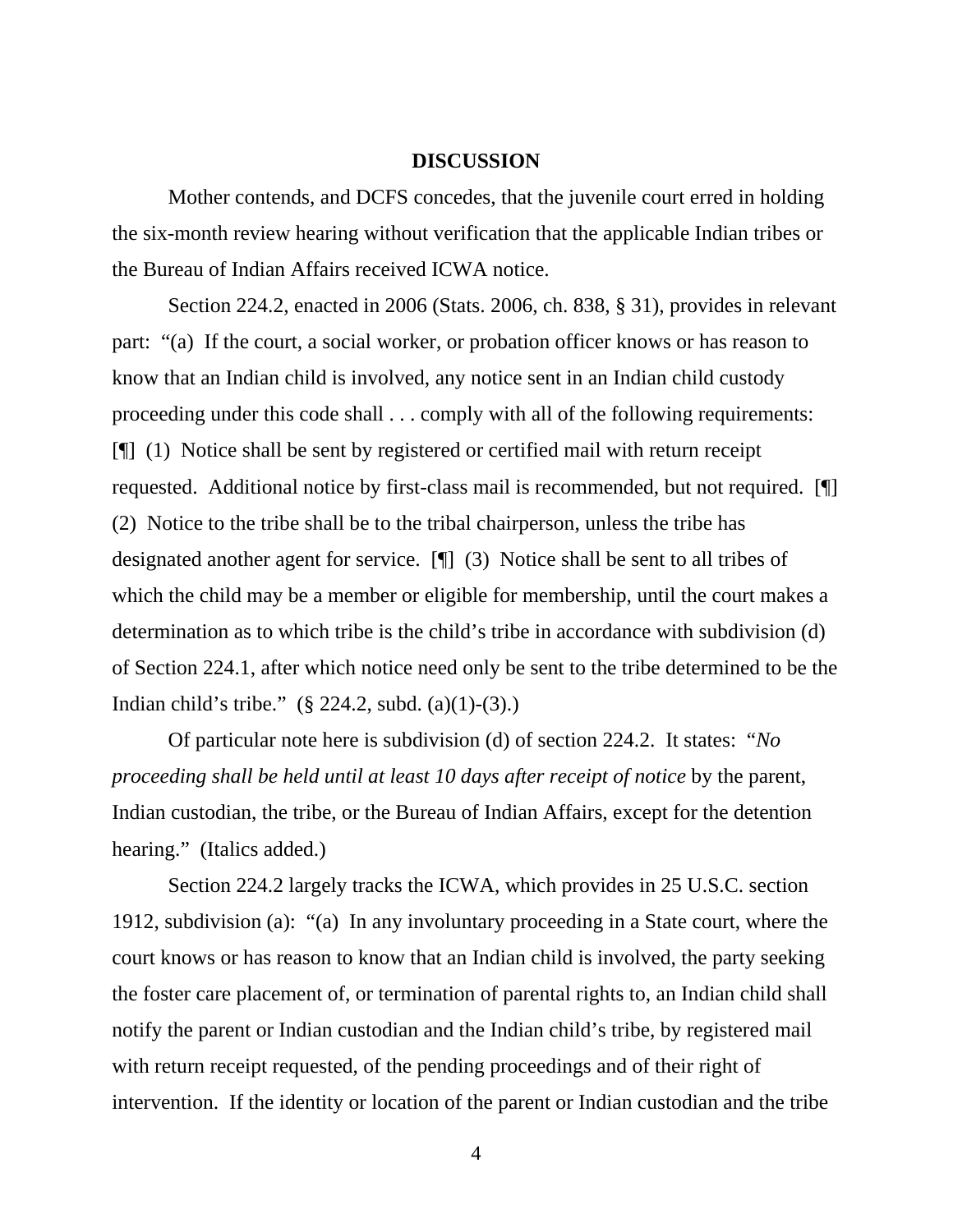cannot be determined, such notice shall be given to the Secretary in like manner, who shall have fifteen days after receipt to provide the requisite notice to the parent or Indian custodian and the tribe. *No foster care placement or termination of parental rights proceeding shall be held until at least ten days after receipt of notice* by the parent or Indian custodian and the tribe or the Secretary: *Provided*, That the parent or Indian custodian or the tribe shall, upon request, be granted up to twenty additional days to prepare for such proceeding." (First italics added.)

 Courts interpreting the ICWA have held that "'"[t]o satisfy the notice provisions of the [ICWA] and to provide a proper record for the juvenile court and appellate courts, [a social service agency] should follow a two-step procedure. First, it should identify any possible tribal affiliations and send proper notice to those entities, return receipt requested. [Citation.] Second, [the agency] should provide to the juvenile court a copy of the notice sent and *the return receipt*, as well as any correspondence received from the Indian entity relevant to the minor's status."' (*In re Asia L.* (2003) 107 Cal.App.4th 498, 507.)" (*In re Mary G.* (2007) 151 Cal.App.4th 184, 209, italics added.)

 In the instant case, DCFS did not provide to the juvenile court a copy of any return receipts. Thus, pursuant to both federal and California law, the court erred in proceeding with the six-month review hearing absent proof by return receipt that notice was received.

 The point of dispute here is whether we must unconditionally reverse the orders made at the six-month review hearing that terminated reunification services and set a section 366.26 hearing, or whether we may enter a limited reversal and direct the juvenile court to reinstate the orders if no Indian tribe chooses to intervene. Such a limited reversal and remand is common practice in cases involving failure to comply with the ICWA notice requirements, and DCFS asks that we follow it here. (See *In re Francisco W.* (2006) 139 Cal.App.4th 695, 705, and decisions therein cited.)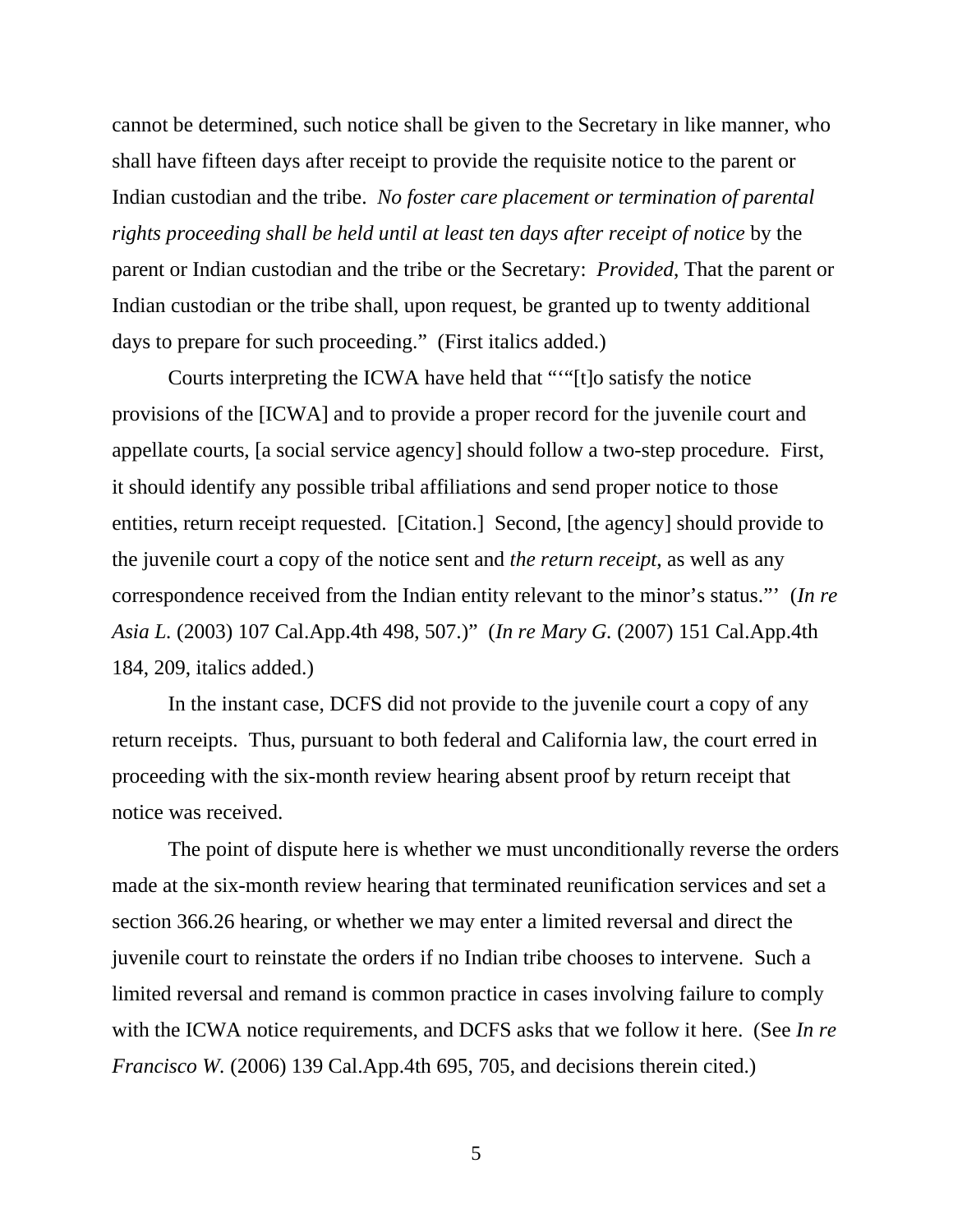Mother acknowledges this widespread practice. She contends, however, that the enactment of section 224.2, subdivision (d), invalidates the limited reversal and remand procedure. According to Mother, "[t]he only reasonable interpretation of [section 224.2, subdivision (d),] . . . is that any orders issued in violation of the prohibition must be void. And, if such orders are void, they must be reversed in their entirety. A 'limited remand' would be inappropriate in such a situation and would be contrary to the legislative mandate."

 This issue appears to be one of first impression. Although at least one court of appeal has issued a limited remand in a published decision involving failure to comply with the notice requirements of section 224.2 (*In re J.T.* (2007) 154 Cal.App.4th 986, 994), that opinion did not squarely address whether the procedure remains appropriate after California enacted its own state laws governing child custody proceedings involving Indian children. We address that issue here, and conclude that section 224.2, subdivision (d), does not affect the appellate remedy of a limited reversal and remand.

 Nothing in the language of section 224.2, subdivision (d), addresses the appropriate appellate remedy when the juvenile court conducts proceedings involving Indian children without fully complying with the notice requirements. The language of section 224.2, subdivision (d) ["No proceeding shall be held until at least 10 days after receipt of notice"], is essentially identical to that used in the ICWA (25 U.S.C. section 1912(a)) ["No foster care placement or termination of parental rights proceeding shall be held until at least ten days after receipt of notice"]. The most reasonable interpretation of the California statute is that the Legislature did not intend to prohibit limited reversals. "'"[T]he Legislature is deemed to be aware of existing laws and judicial decisions in effect at the time legislation is enacted and to have enacted and amended statutes in the light of such decisions as have a direct bearing upon them." [Citation.]' (*Barajas v. City of Anaheim* (1993) 15 Cal.App.4th 1808, 1814-1815.)" (*Fiscal v. City and County of San Francisco* (2008) 158 Cal.App.4th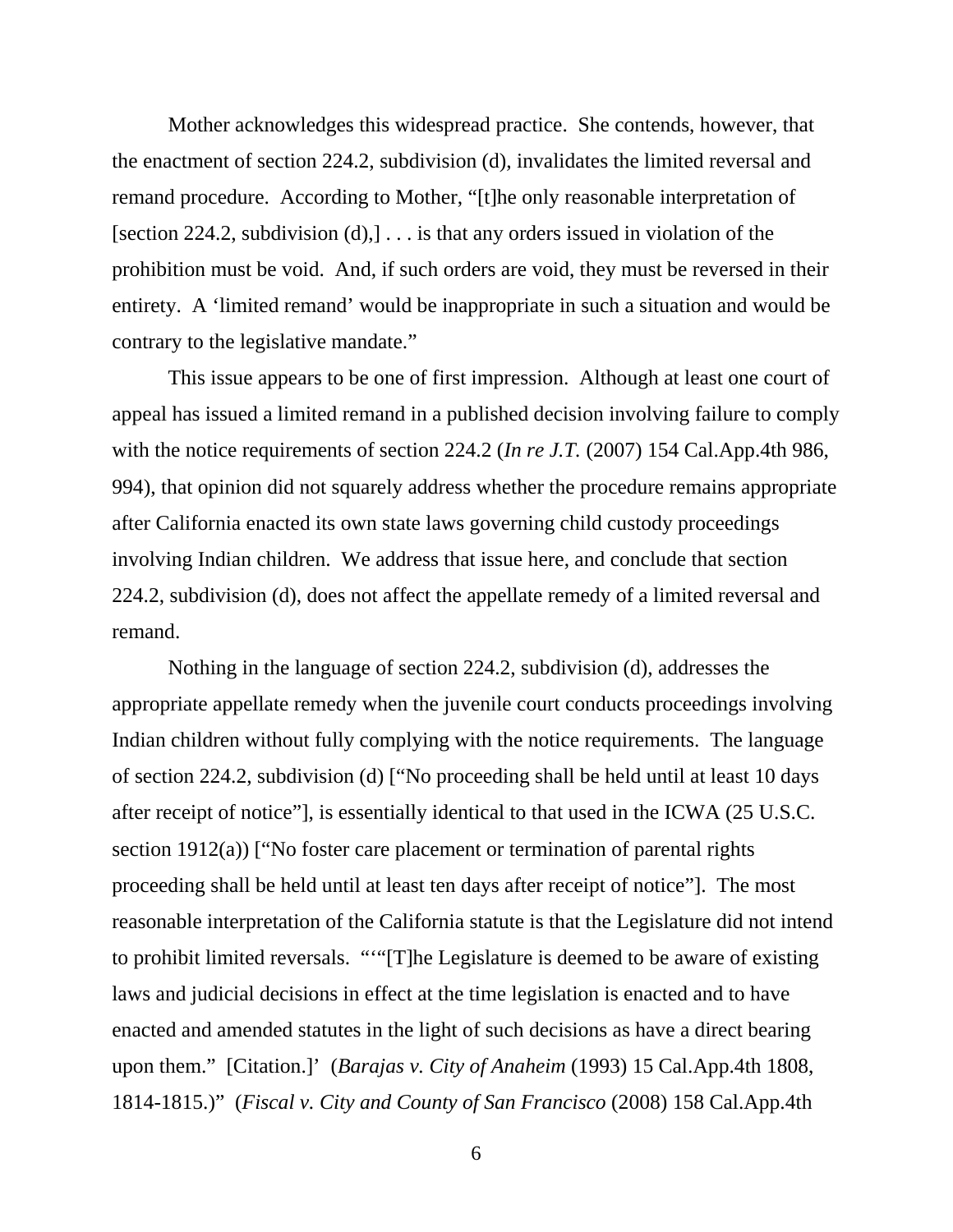895, 908.) Thus, we presume that the Legislature was aware of the many appellate decisions granting limited reversals when the ICWA notice provisions were not followed. The Legislature's failure to prohibit this practice when enacting section 224.2, which uses language essentially identical to the ICWA, strongly suggests that the Legislature did not intend to disapprove of the procedure.

 Mother asserts that orders issued in violation of the 10-day notice rule (§ 224.2, subd. (d)) are "void." To the extent Mother is asserting that such orders are "void" in a jurisdictional sense, or that they are absolutely null, rather than simply "voidable," we disagree. The better reasoned view is that a violation of the 10-day period of notice required by the ICWA is not jurisdictional error. If a state court properly has jurisdiction over the subject matter, the court is not divested of jurisdiction simply because it fails to comply with the ICWA. (See, e.g., *In re Veronica G.* (2007) 157 Cal.App.4th 179, 187; *In re Brooke C.* (2005) 127 Cal.App.4th 377, 384-385; and *In re Antoinette S.* (2002) 104 Cal.App.4th 1401, 1410-1411. But see *In re Desiree F.* (2000) 83 Cal.App.4th 460, 474; *In re Jonathan D.* (2001) 92 Cal.App.4th 105, 110; and *In re Samuel P.* (2002) 99 Cal.App.4th 1259, 1267.)

 Thus, we hold that when the juvenile court fails to comply with the notice requirements applicable to Indian child custody proceedings, section 224.2, subdivision (d), does not prohibit a limited reversal and remand to permit compliance. Mother raises no substantive objection to the order terminating her reunification services and scheduling a permanency planning hearing. Therefore, we need not discuss the merits of the orders.

> // // // //